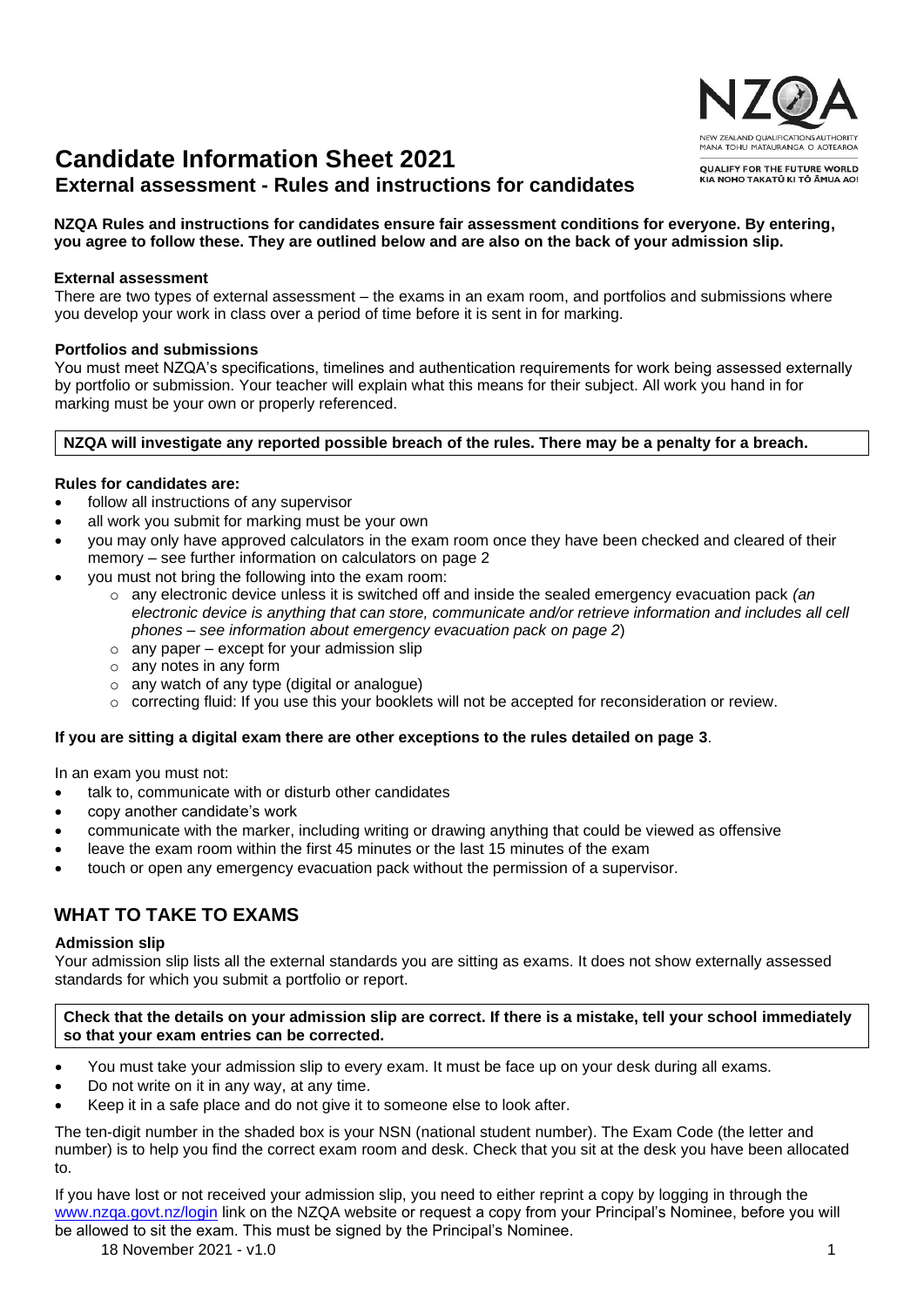# **Photo ID**

You MUST bring photo ID, such as your school ID card or driver's licence, with you to any NZ Scholarship exam, or if you sit your exams at a school where you do not study.

### **Materials to bring for your exam**

You must bring your own equipment such as black or blue pens, pencils, approved calculators, headphones (for Te Reo Rangatira digital exams) and any device the school has asked you to bring to the digital exams. You may not borrow equipment from someone else during the exam.

## **Calculators**

You may only bring a calculator into the exam for an approved subject. You may take in no more than two calculators. They must be NZQA-approved calculators.

Teachers will check that you have cleared ALL calculator memories. You can only use a calculator in the exam room if its memory has been cleared. A list of the approved calculators and subjects is published on the NZQA website [www.nzqa.govt.nz/ncea/subjects/approved-calculator-list/.](https://www.nzqa.govt.nz/ncea/subjects/approved-calculator-list/)

#### **You are responsible for taking the correct equipment to the exam room and making sure that it is working.**

#### **Emergency evacuation pack**

You may take into the exam room items for an emergency evacuation in a clear sealable plastic bag. This pack stays under your chair and must not be touched or opened without the permission of a supervisor. Contents could include a mobile phone (switched off) or other electronic device (switched off), keys, watch, money, mask or face covering, bus/train pass and medicines.

# **WHAT TO DO IN EXAMS**

## **Written exams**

#### **On the day of your exam, you must:**

- arrive early (at least 20 minutes before the exam starts)
- find your exam room.
- **In the exam room, you must:**
- listen to and follow the instructions of the supervisors
- check you are sitting at the correct desk
- check that the pack of answer booklets on the desk is yours by matching the NSN and the Exam Code from your admission slip
- check that you have all the booklets and that all the pages in each booklet are printed correctly (when you are told to open the pack)
- put up your hand if you are missing an exam booklet or have any problems
- understand you are not allowed to return if you leave the exam early, unless it is an official request for a toilet break
- not take any answer booklets or any paper provided by the supervisor out of the exam room (except for resource and separate question booklets)
- leave the plastic wrap on your desk so it can be collected for recycling.

#### **If you arrive more than 30 minutes after the official start of the exam you will NOT be able to sit the exam.**

#### **During the exam, you must:**

- read and follow the instructions on the front cover of the exam booklets
- use only black or blue pen
- write neatly, so the marker can read your answers
- not write in pencil unless instructed to do so. (Answer booklets containing work in pencil or erasable pen will not be accepted if you apply for a review or reconsideration)
- not use correcting fluid (eg Twink). (Answer booklets containing correcting fluid will not be accepted if you apply for a review or reconsideration)
- clearly cross out all work that is not to be marked
- not write any text in the cross-hatched area indicated on the NZQA answer booklet
- not request extra paper until you have completely filled the answer booklet.

## **At the end of the exam, you must:**

- follow the instructions of the supervisor
- stop writing your answers when the supervisor tells you the exam has ended
- make sure every booklet has your NSN and Exam Code on it, especially if you were given a replacement or extra one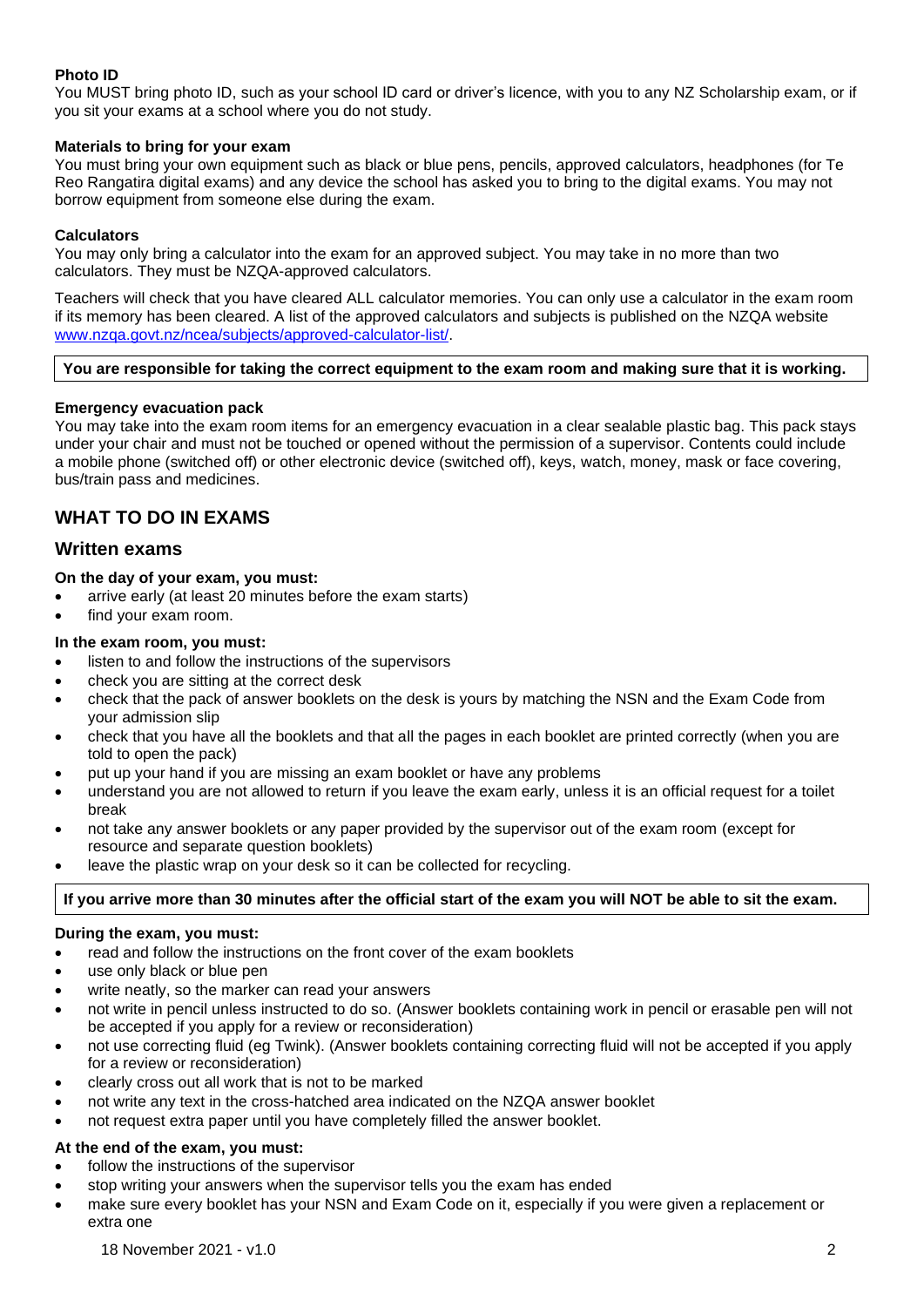- check any extra paper used is labelled with the standard number and your NSN. Place them with the answer booklet for the correct standard, into the plastic bag provided and seal the bag closed
- tick the box on the front cover of any unused answer booklets to indicate you have not written anything inside and place them in a separate pile on your desk to be collected by the supervisor at the end of the exam
- hand in all your answer booklets
- take from the exam room all the equipment you brought in.

**YOU** must make sure that all material you want marked is handed to the supervisor before you leave. Only exam answers written in the NZQA answer booklets or on the extra paper provided by a supervisor will be marked. Any answers or work given to a supervisor after you have left the exam room will not be marked.

# **Digital exams**

In addition to the digital exam instructions, read and follow the instructions for written exams.

## **Prior to the exam, you must:**

- login or create an account (if you are new to NCEA) [www.nzqa.govt.nz/login](https://www.nzqa.govt.nz/login) and memorise your username and password to use when accessing the digital exam
- prepare your own device by completing the digital exams device check [\(www.nzqa.govt.nz/ncea/ncea-exams](https://www.nzqa.govt.nz/ncea/ncea-exams-and-portfolios/external/device-readiness-check)[and-portfolios/external/device-readiness-check\)](https://www.nzqa.govt.nz/ncea/ncea-exams-and-portfolios/external/device-readiness-check) on our website
- check your headphones are compatible with your device, if you are doing Te Reo Rangatira digital exam
- install the target language keyboard on your device (for responses in te reo Māori or the target language for language exams). At the start of the exam, there is a language keyboard check page to test your keyboard has been set up correctly).

## **On the day of your exam, you must:**

- bring your fully charged device
- bring your headphones (if you are doing a Te Reo Rangatira digital exam)
- (optional) bring your fully charged power bank, stored in your emergency pack
- arrive early (at the time your school has instructed, at least 20 minutes before the exams starts)
- find your exam room.

#### **In the exam room, you must:**

- sit where the supervisor tells you
- follow the supervisor's instructions to prepare your device/computer for use and log in
- set up headphones (for a Te Reo Rangatira digital exam)
- login using the 'Access your digital exam' tile on the NZQA homepage using your NZQA Student Login details
- follow all instructions given in the exam
- enter the access code provided by the supervisor to start the exam
- put your hand up if you decide you do not want to answer the exam digitally. (The supervisor will provide your pack of exam booklets. Check the booklets match your NSN and Exam Code). You cannot switch back to the digital exam.

#### **During the exam, you must:**

- request the NZQA-supplied note-making paper from the supervisor, if required. (This must be returned to the supervisor before you leave the exam. It will not be marked)
- complete the standard you started digitally before requesting to switch to paper. (You cannot write some of your answers digitally and the rest in an answer booklet).

## **At the end of the exam, you must:**

- submit your answers as instructed
- hand in note-making paper and ALL answer booklets where provided
- follow the supervisor's instructions to log off and pack up the equipment.

# **Digital exam data collection**

By sitting a digital exam, you are agreeing that NZQA can collect and keep digital data about your exam activity.

This activity data may include, but is not limited to:

- your mouse movements and clicks
- any screen information
- any times you are locked out
- all saved versions of your answers.

NZQA will keep this data safe and not share it in any way externally that could identify you. NZQA may use it to identify possible breaches of the rules or improve future exam design.